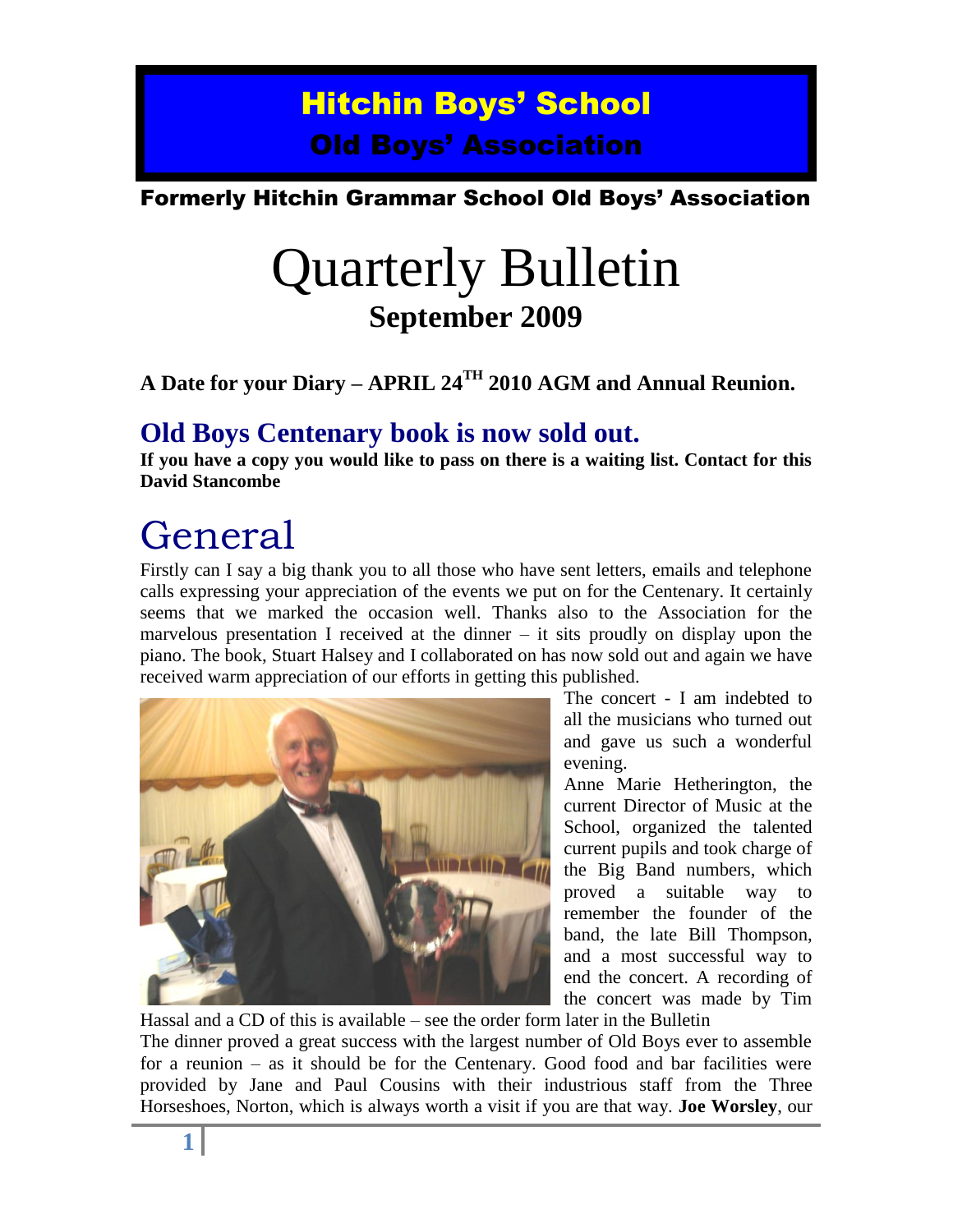guest speaker just back from his tour of South Africa with the British Lions, gave an entertaining speech and held his own in a question and answer session. Thanks Joe for the donation of a British Lions Rugby jersey which was auctioned during the evening.

We are looking for photos taken during the evening. If you have any then please send a CD/email (limited number please) to David Stancombe – contact at the end of the bulletin. Robert MacArthur is hoping to set up a password for "photobucket" so if you would like to use this facility please contact Robert email:

I received a phone call from Pauline Dolden – daughter of MGD, to say that her mother, May, passed away on Sept.  $6<sup>th</sup>$  aged 94. She outlived Maurice by 16 years. We had a long talk reminiscing over the time in the 50s when MGD took over as headmaster. He brought with him a wife, four daughters and two red setters and the family could be seen at weekends and in the evenings doing a circuit of the school grounds

### **Geoffrey William Brown (1943)** passed away on 5th December 2008.

Geoff was 84 years old when he died and had only recently moved to a retirement apartment in Hitchin, having previously lived in Mount Pleasant, Hitchin for over 50 years. He and his wife, Betty who passed away in 2003, were great supporters of the Hitchin Branch of the RNLI and Geoff was their Treasurer for a good number of years having reluctantly 'retired' only a year or two before he died. Geoff was also a member of the Hitchin Probus Group and regularly enjoyed their outings and lunches. Geoff worked for Kent Industrial Measurements Ltd for 48 years from 1940 to 1988, which included 3 years in the Royal Navy as an Air Mechanic. He started as a Student Apprentice and during a long and varied career rose to the position of Principal Engineer (Flow Measurement) with responsibility for design, procurement and engineering of calibration test plants.

### **Elizabeth Boyce – 2<sup>nd</sup> cousin**

In my search for members to attend the centenary dinner I tried to contact **Peter Cockram**. I spoke to Rita and received the sad news that Peter had died some 6 years ago. His widow Rita has kindly forwarded the following:

Peter died suddenly of a massive coronary, which went undetected by his doctor, after visiting him several times. It happened just after midnight or in the first hour of 26th November 2002, leaving everyone in shock and devastated. Peter had been his same usual, tall, thin, jovial and jocular self, setting the family laughing outrageously with his jokes. He loved being the centre of attention amongst his family, the heart and soul of family's gathering. There is a dramatic vein running in his family, so it came naturally to him. He could imitate anyone's accent. He was a well travelled man.

Peter would be now a very Old Boy of the Hitchin Grammar School. He was born 9th Feb.1933, at 10, Digswell Road, in Welwyn Garden. City, where his father was sent from London to develop Welwyn village, in the capacity of Director, Surveyor. Park Street in W.G.C. was developed by his Father. At the age of 8 yrs old his Father died and the war was raging on. He was sent to West Country. I have a school report of the Sidmouth Infant school dated 14th Aug. 1941, reporting 10/10 in reading, writing, numbers, with comments Excellent work and top boy in the School. Later, it was Hitchin Grammar School. A report dated July1949, gives credits, very good and passes, signed by John Lowe from the Oxford Board. Peter obtained a place at the Cambridge University, but turned it down, preferring to work and have a bit of money in his pocket; a story that he repeated often to his four girls: he worked for the local Council, earning 8 shilling a week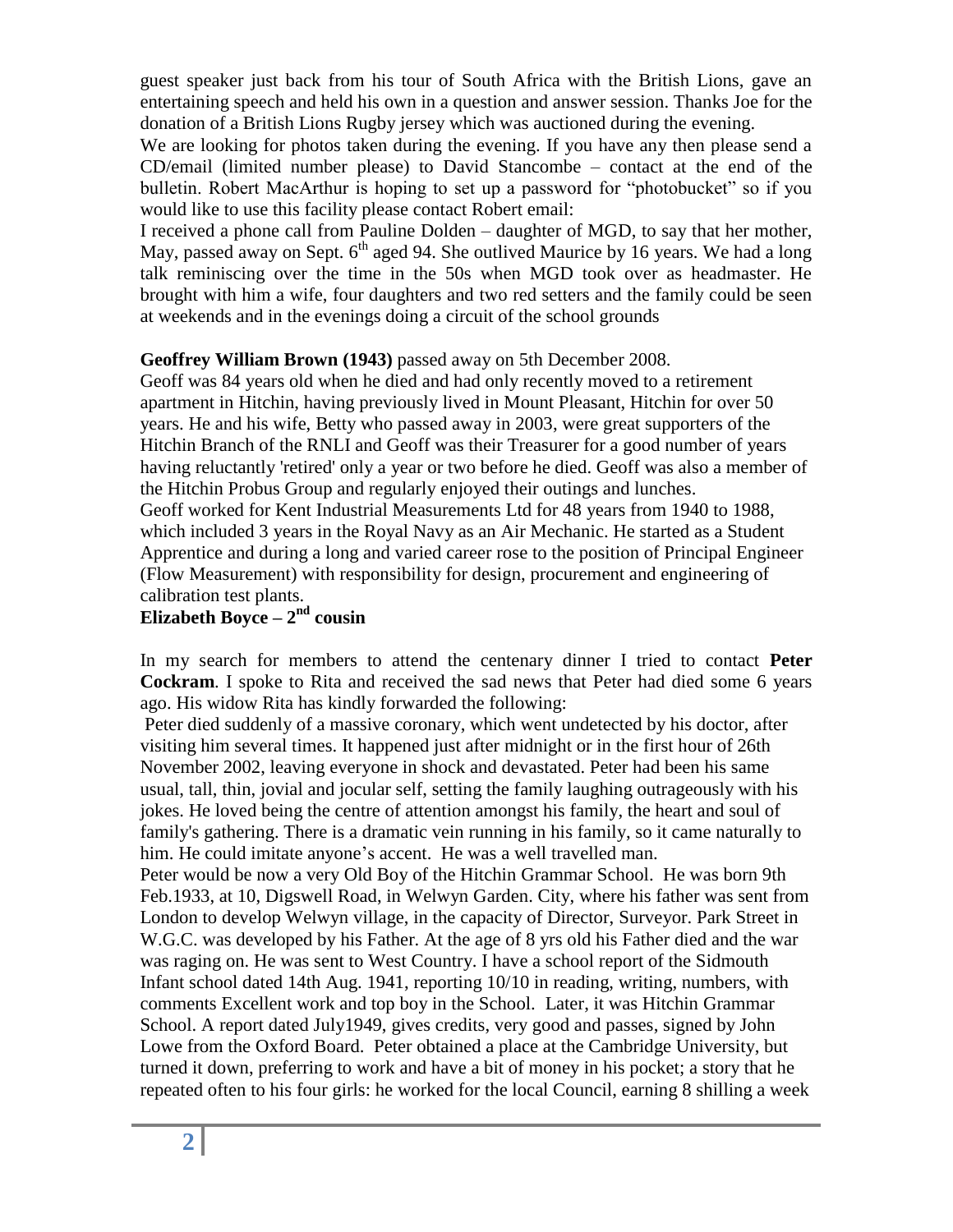painting houses.

Not long afterwards. Peter was called up for National Service. He joined the Royal Canadian Air Force as a Navigator. His Flight Log Book first entry dates 16 Feb.1952 and goes on for a long while. I believe he served for two years, in the meantime travelling through Canada and North America. I still have his Officer Air Force uniform. His love for the sky and the stars reflected on his girls.

His first job, once the National Service ended, was in a big London Firm as a designer, draughtsman, Surveyor, Storefitter and Interior components for Hotels throughout the country. In 1966 we married, while I was in London studying the language. Between 1968 and 1982 we had four girls, who he adored and lavished upon.

He travelled a lot in Europe and to the Middle East and Iran. Several trips were made to Belfast in the 70s, when the IRA was bombing there. The Hotel Europa, there was target several times and Peter was in charge of its rebuilding it. One morning before leaving for Belfast, I noticed that he was wearing white trainer shoes with his immaculate grey Italian suit. When I remarked about it, the answer was that he would be able to run faster in case of further bomb explosion. In spite of the danger, one had to smile about it. His last assignment, abroad, was for the Hilton Hotel in Lahore Pakistan. He spent nearly a year there in the 90s. The beauty of that part of the Country impressed him as well as the generosity and simplicity of the people he encountered. The heat was unbearable though! Back in England, he continued working, giving a hand to his sons-in-law. At last some men in his family after all the girls, he would say! He left 6 grand children, 8 by next month.

Peter loved football and was a keen supporter of Tottenham Hotspur, going to all the home matches and crying at their bad performances. He certainly infused his passion to his girls and the four boys!

He is very much missed and remembered for his good humour, His jokes never forgotten and often repeated, making him come alive again.

**Finally this is the last bulletin that I shall be putting together so a big thank you to Stuart Halsey and Ann Field who have helped in getting the regular issues to you. In future please contact the new Hon. Sec. Peter Hollingsworth for any items for inclusion in the bulletin – his contact details are at the end of this bulletin.**

# News from Members

I have just read the list of those attending the Centenary Dinner, they include many I would very much like to meet again, unfortunately I cannot be there, as I have to be in Australia on that day. I would appreciate it if you could please give my regards and best wishes to any who remember me, either from my school days ( I think that I left in 1949) or from my time with the Grammar School Scout Troop which I helped with for many years after that. I still live in Thailand for most of the time although I am officially resident in Australia. I can usually manage a trip to the UK each year, but I am missing out this year.

**Geof Allenby (1949)**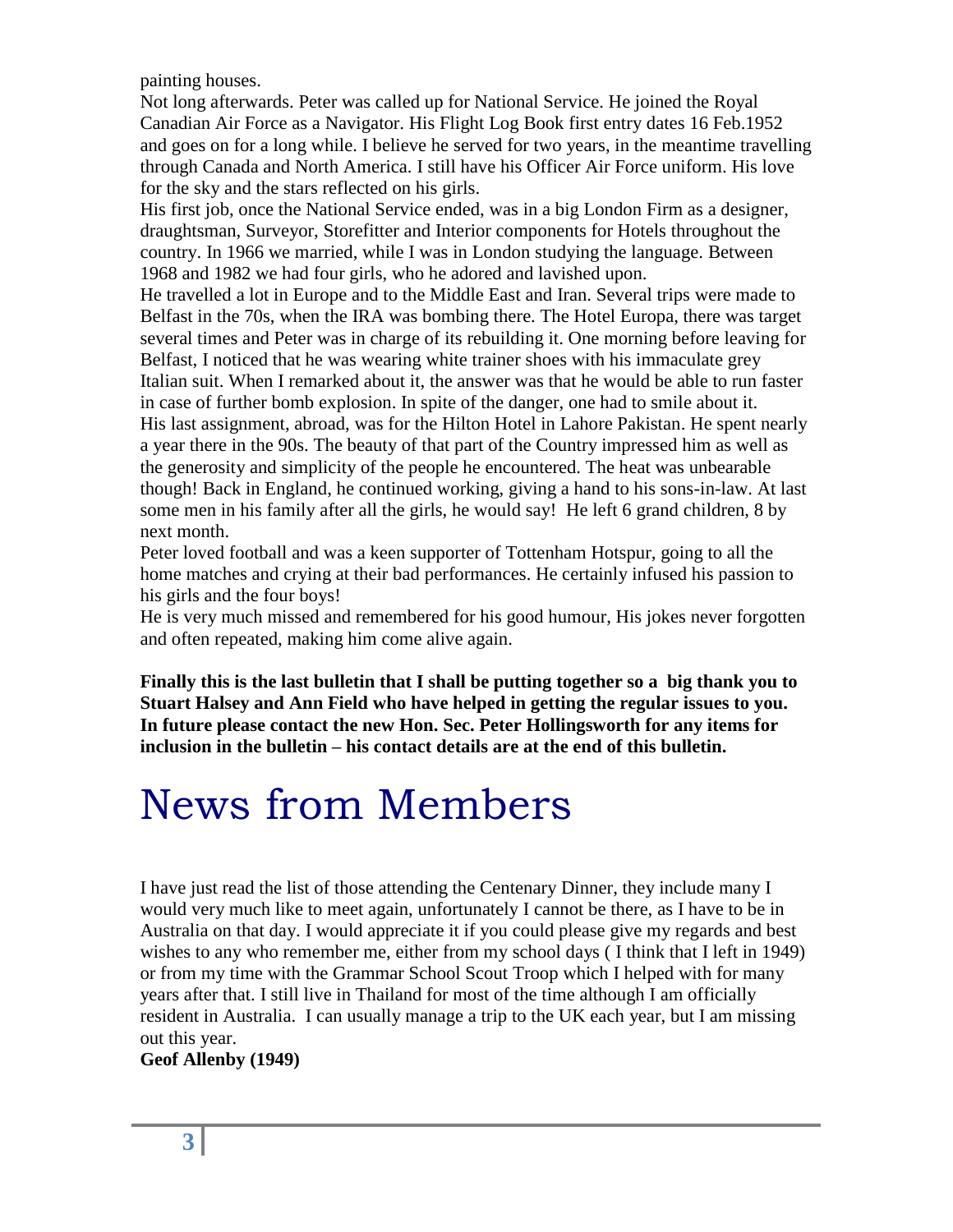I'll not be able to attend the Centenary Dinner; it's a long ride from San Diego.It was a great idea to include in the Quarterly Bulletin a list of member's who have signed up to attend; if there was any way to be there I would!

I don't suppose that there's a place in the event for "regrets for non-attendance", but if you have a chance, please let some of my contemporaries know that I was delighted to see their names, Barry Bray, Dick Crabbe, Peter Downey, Stuart Halsey, John Norris, Peter Webb (of course) and Pete Wilshere.

It's interesting too, to see the names of people just a few years older, to whom younger boys looked up, including Angus Brown, Mike Pratt, John Rainbow, Guy Randle and David Walker; they possibly didn't realize at the time the important influence that they had on the younger boys.

### **Graham Stubbs**

I joined the school in the first year in 1957 and left during the first year sixth in February 1963. Dear Mr Dolden had insisted I joined the Science course whereas I had elected to do a Modern course (Economics) that had been introduced that year but which had been over subscribed. My mistake was having done rather too well with the mock physics exam where I came top in the year despite not being in the higher physics sets, Mr Whitworth was so incensed he made 5A and 5b1 resit the exam so you can gather I was not exactly the flavour of the month with those boys! The headmaster therefore regarded me, despite my protests, as a scientist whereas I had no interest whatsoever in Chemistry. As a consequence I was struggling with the course and as I still regarded a job in Finance as my future I took the decision to leave and began a successful career with a Lloyd's insurance broker.

**Nigel Richardson (1963)**

# New Members

We are pleased to welcome:

#### **Alistair Fulton Andy Krajewski (1975) David Ebers (1954)**

First job was in a cost accountants office with a company in Letchworth for a few months but of course we were all waiting for call up and National Service. Mine came, Royal Artillery in Wales then transfer to RMP (Cpl)- finally demobbed 1956 after Suez, at Bulford, Wilts. I carried on my football representing Southern Command on several occasions. Didn't return to Hitchin, but went in west to Taunton, Somerset, where I joined the local Constabulary, married with girl  $\&$ boy ; served at Taunton, Glastonbury, Bridgwater which became adopted as my home Town ; played with Bridgwater Town (then Western League side) and Somerset County Police for several seasons. But by 1970 progress was too slow and I changed direction and transfered my services to Metropolitan Police in London. Served at Tottenham, City Road, Hackney in the East End of London; also had some overseas service to count in Rhodesia during the elections, now of course Zimbabwe ; retired from service 1989 serving in the role of Inspector from Hackney. My son still serves with the Met and has had many glamorous overseas postings which quite eclipse mine. After retirement, another change of direction after a holiday in Mauritius, decided to give it a go and thought I would spend 6 months; which has quite unbelievably turned into almost 20 years, having bought some land and built a house we live here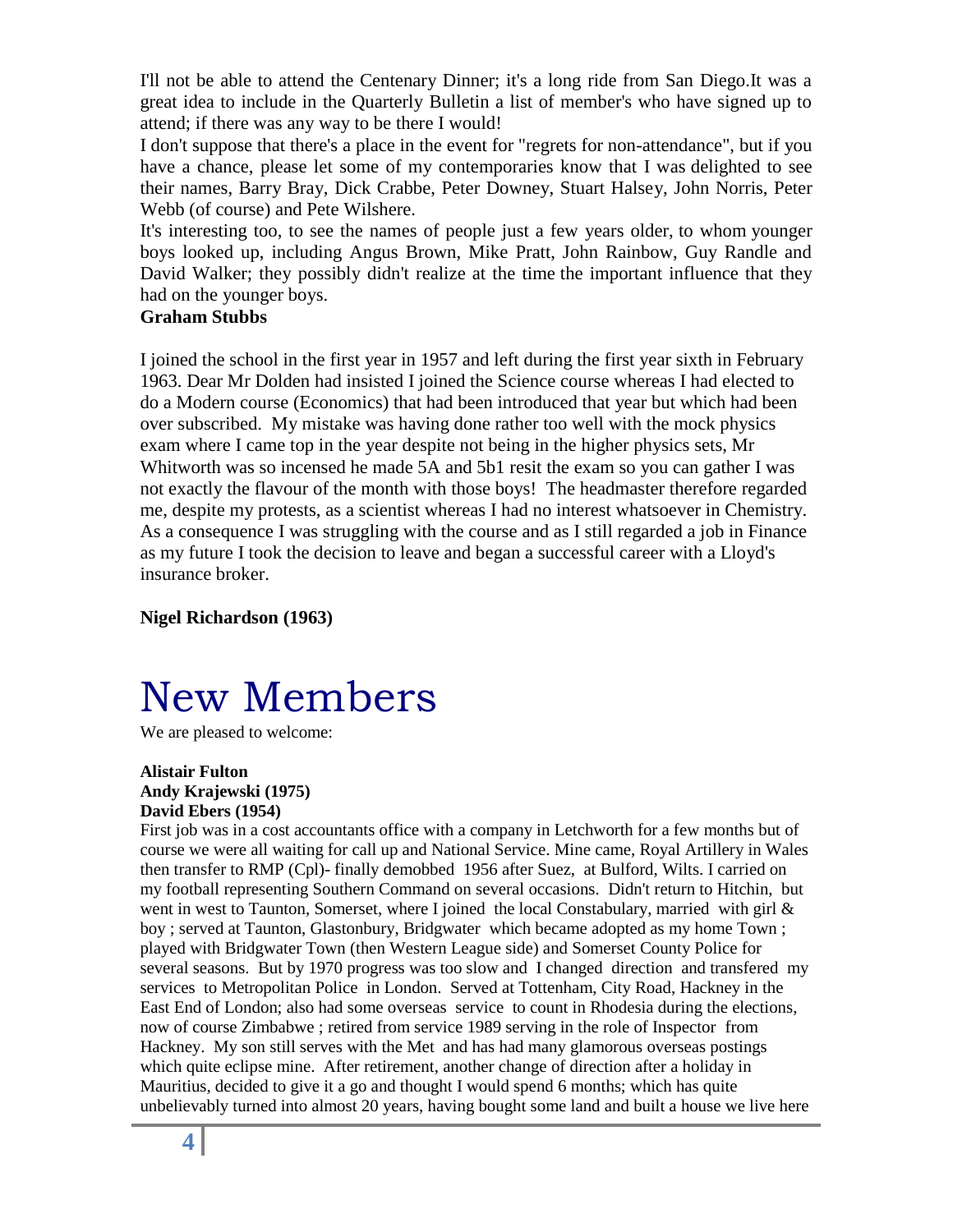on the west coast close to the Indian Ocean; belong to 4 clubs and waste my time playing snooker, tennis & golf. I had many chums at school most prominent the Burges twins Tom  $\&$ Rob and Johnny Davis .

#### **David Jones (1979)**

I graduated from Manchester University with a degree in Economics, but thanks to Mrs. Thatcher and the new economic climate there were few opportunities for a newly fledged economics graduate. So I went to Sudan for a year as a volunteer teacher.

After that, Greece for 4 years, teaching, but mostly for what young men

really want in life. Taking things more seriously, did some post grad teaching qualifications in ESL and went to Hong Kong to work for the British Council. There I raised my game as a teacher and a rugby player (never could get into that hockey

stuff) and then after 6 years was transferred to Kyoto., Japan. Here I met my wife, decided to finally settle down and went for the Master's. This opened the gates to university work and a move away from the British Council.

So here I am, married with two wonderful children, living in Kyoto, earning my crust as a University lecturer and martial arts teacher.

I've kept in touch with messrs Biggerstaff, Banks, Brydon et al. over the years and HBS remains an important touchstone for me.

#### **Justin Barnard (1975)**

I had quite a lot of friends at school but few with which I keep in touch with having moved to Derbyshire over 20 years ago. Most notable of these are Ian MacArthur and David Ingram. I am one of a multitude who ended up marrying one of the girls from "the top of the hill" – Linda Carlisle!

Over the years I have worked as a farm hand, art dealer, engineer and finally as an Architect (Mr. Cope, our art teacher always said that was where I would end up.)

I am at present not working due to heart attacks and all that sort of thing. DON"T SMOKE OR DRINK!! Mind you that fellow who recently died in England at the age of 113 said " I give my health down to plenty of cigarettes and whisky!"

I have four children, one married and living in America, and another about to be in Harpenden, (England.) Two girls and two girls …well Architects are supposed to think symmetrically!

#### **Russell Howard()**

After school, I went on to North Herts College studied Art, got an A at A Level Art and an O Level in 3D Design and a D at O Level English. Then I went to St Albans College of Art and Design, studied Art and Product design. I spent one year at a

Community Rural Aid repairing furniture and toys and then I worked at Shefford, manufacturing boomerangs for 12years making approximately 120,000 of them. In 1985 I learnt Transcendental Meditation. In 1992 I learnt the Sidhi Programme. I went to a group called Followers of The Way and learnt all about the original meaning of Christianity , such a profound experience, totally re interpreting the meaning of all the stories so that every story contains the whole and the whole that is greater than sum of the parts, that is the mystery of the oblation, and a whole new language of the soul. In 1998 I stood as a candidate for the Natural Law Party for the Local Council and got 32 votes, and twice more getting 62 and 42 votes. In 2001 I learnt how to use a computer at North Herts College, where I last met up with you. Since 2002 I have been living in Devon where I have been making furniture for Really Rural Inspirations.co.uk. And since the death of business partner I have been running it with full responsibility for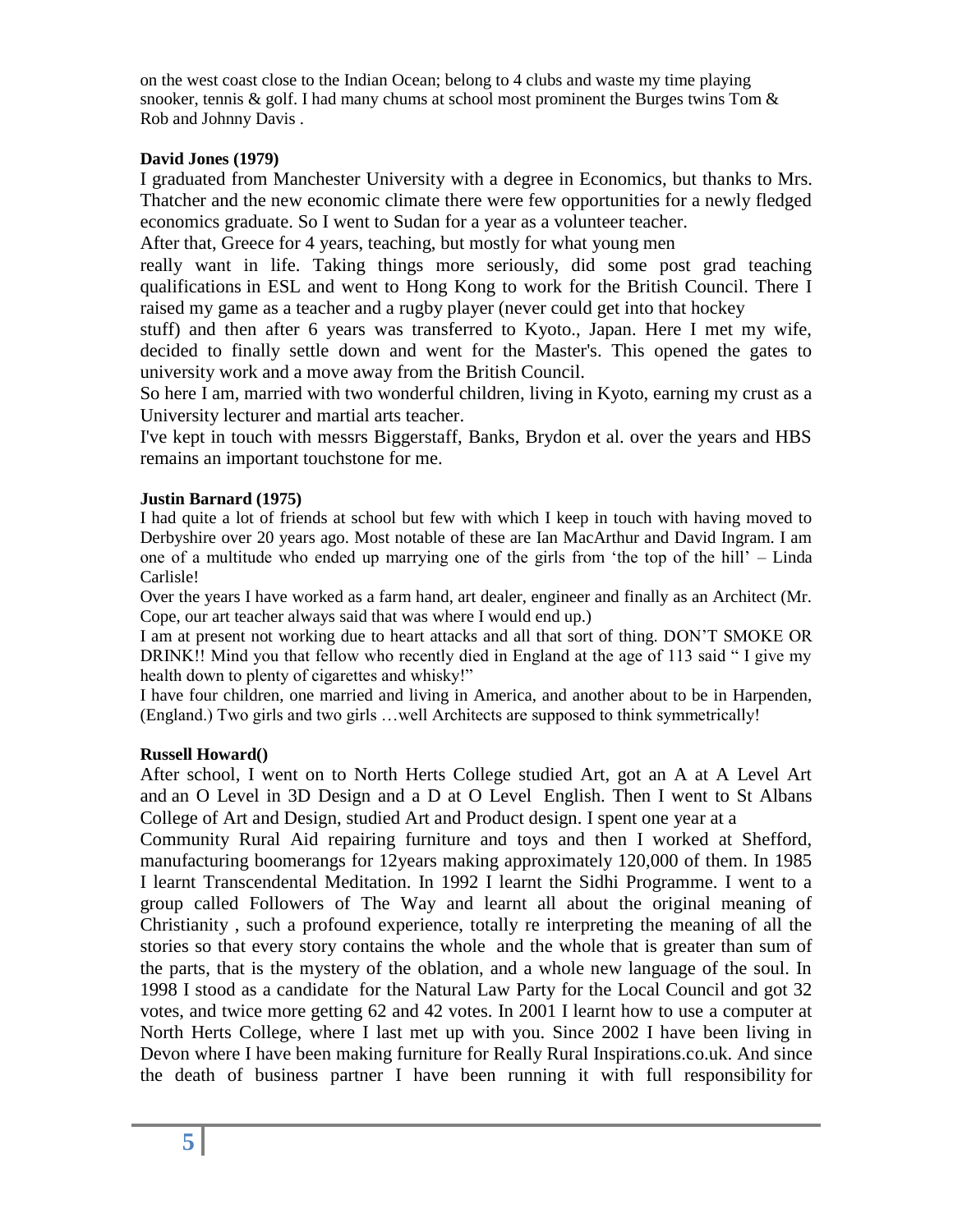everything. I am a founder member of Rendlesham Peace Palace which is coming up soon.

What I know of others in my year group. Richard Bashe went live in Glasgow. Richard Quinn turned a bit hippy and imports ethnic goods from Nepal or some where. Robert Norris worked for the post office and told me that Toby Venables went to live in the Cambridge area. Robert Lock had a Thailand gaol experience. Steve Dewe found dead under a London Bridge or so I think I read in the paper.

# News from Members

From **Barry Bremner (1953).**Like Richard Whitmore, I joined the local press as a reporter after leaving school, and Richard and I often worked together, but on rival newspapers. National Service took me into the Royal Air Force in 1957, but the two years were not wasted because I was appointed Editor of the Royal Air Force weekly newspaper in Germany that circulated among the then many RAF bases in Europe. After demob, I rejoined the local press, but, like Richard Whitmore, I moved out of newspapers, he to the BBC and I into public relations. I spent many years in London and was Managing Director of a Bond Street agency before spending the last 20 years of my career as a freelance consultant, specialising in the brewing industry, which I found very agreeable!

I retired in 2004 and dabbled in a small amount of local consultancy, but gave this up in 2007 when my wife, Terri, was diagnosed with cancer. Sadly, she died in June last year. I have since moved back to Letchworth to an apartment next door to Letchworth Golf Club (1 St. Mary's Close), a very pleasant location. I don't play golf any more, but the club serves as an ideal "canteen" in my bachelor status!

Although I was not an academic champion by any means while I was at HGS, I have always valued and taken pride in my HGS education, so I regret that I have not taken greater advantage of my HGSOBA membership. I was asked at one stage if I would take on the writing and editorship of the old boys' bulletin, but my responsibilities in London made it impossible. As I state above, Richard Whitmore and I had similar careers to start with, and even though we subsequently moved in different direction, we have remained firm friends.

**Tom Willoughby (1992)** lives with his Irish wife, Erica, in London. Following school he spent a winter season in a ski resort, working in a French Bar Restaurant with fellow Old Boys **Will Corder** and **Trefor Evans** and the intention of improving his French 'A'Level grade. Although (predictably), there was only minor improvement, he managed to scrape a place at Portsmouth university studying Financial Services. Graduating in 1997 and proving the 'right place, right time' theory of employment he got a temp to perm position with the Investment Bank SBC Warburg before joining Chase Manhattan the following year. Having since worked at Deutsche Bank and Barclays Capital and somewhere inbetween, working another winter season as a hotel manager in Courcheval, he now works for boutique Investment Manager, European Credit Management, in central London. Tom is still a keen cricketer and turns out on occasion for Ickleford Cricket Club.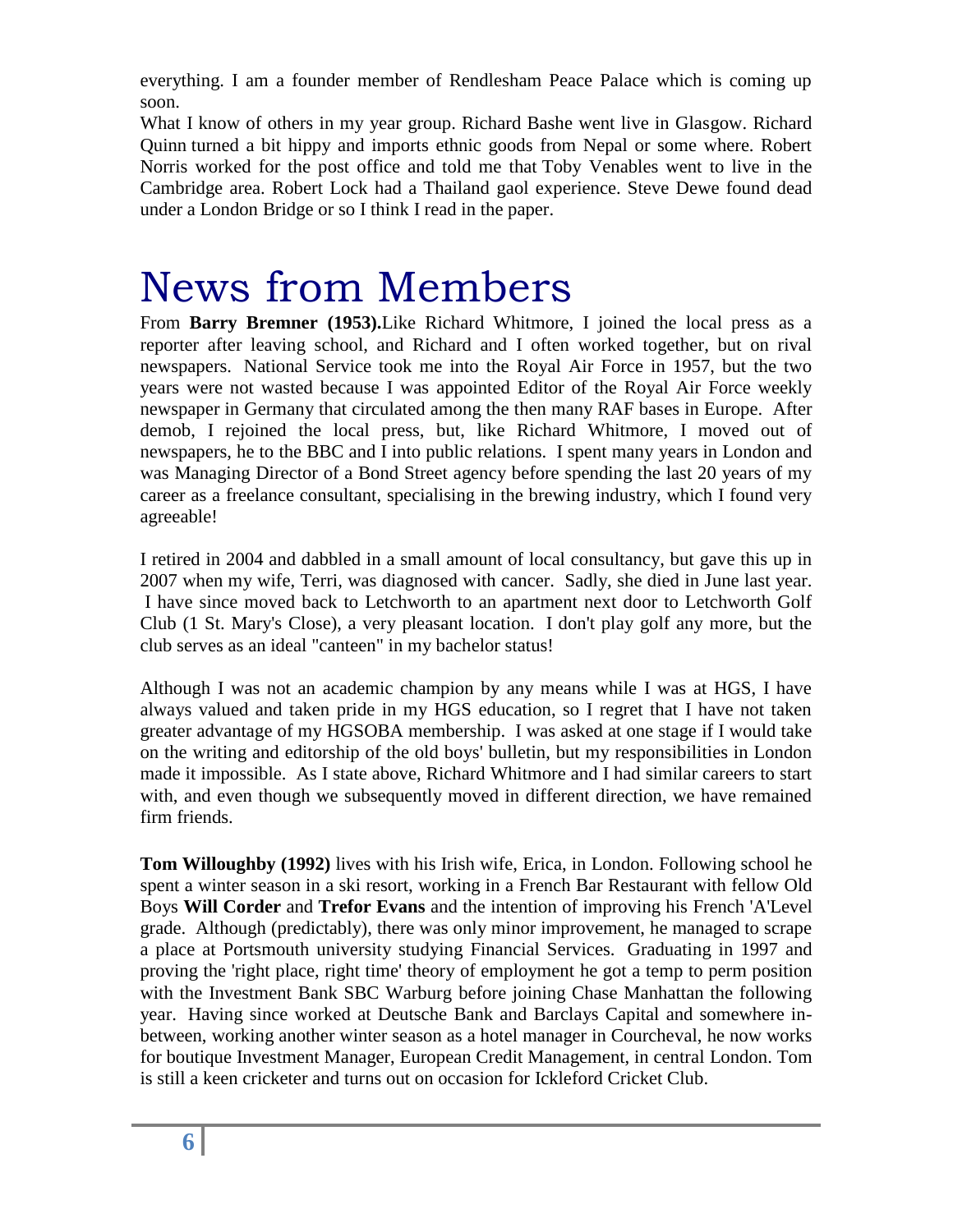# Other Old Boys

My longtime friend **Robin Barker** - we went through HGS together - has asked if I could join many HGS Old Boys on 18<sup>th</sup> July for the Annual Reunion. Sadly I can't and have told Robin.

I left HGS (and Hitchin) in 1955 after my National Service in deepest North Wales good grief ! - 54 years ago .... and have since worked and lived in Berkshire and Surrey, plus overseas in Spain, South America and Portugal, so obviously all my efforts to achieve 'A' level French & German and Geography with Dr Reid, Roy Allen and "Gabby" Parker (I think that's his correct name...) have been fully exploited. On the plus side what I have done though in those 54 years is to add Spanish and Portuguese to my language count by working and living where they are spoken.

Would you please be kind enough to give my very best wishes to **Joe Lawrence, Brian Palmer, Peter Highton, Tony Miles** (son of Mr. Miles who taught English) and anyone else who remembers me, and especially anyone who played I played Hockey with for the Bluehearts Hockey Team.....

### **David Walker (1955)**

### **Brian Thompson (1949-1955)**

After qualifying as a C.A. lived and worked abroad for 15 years firstly in Canada with Coopers and Lybrand and then in New York with The Singer Company the quoted US multi-national manufacturing and distribution company. International assignments included expatriate Director for Southern Africa, Thailand and Brasil. Returned to England with young family and took up Group Board directorships with FTSE Public Companies managing international manufacturing and distribution subsidiaries.

Whilst living in Far East was selected to play cricket for Thailand Select X1 against visiting tourist side from Papua New Guinea. (Opened the batting with a Scotsman who had been capped for Mexico!) . So began and ended my Test Match career!

Now very happily married with two children and two step children and retired and living in Northampton playing a little golf between showers.

### **Brian Kinnear (1944-50)**

Sorry I can't make the reunion. I trust you will all enjoy the evening. Just an odd note. I started as a fee-payer at 5guineas per term, mind you my very ambitious mother had put my name down for Dulwich College soon after my birth but Hitler put paid to that. Anyway my education all turned out for the best as you will understand

**Does anyone have a contact for David and Ian Entwhistle, , Anthony Gribbins, Craig Hook, Rob Laurens, Howard Gregory, David Leonard. Please let me know if you have a contact for any of them.**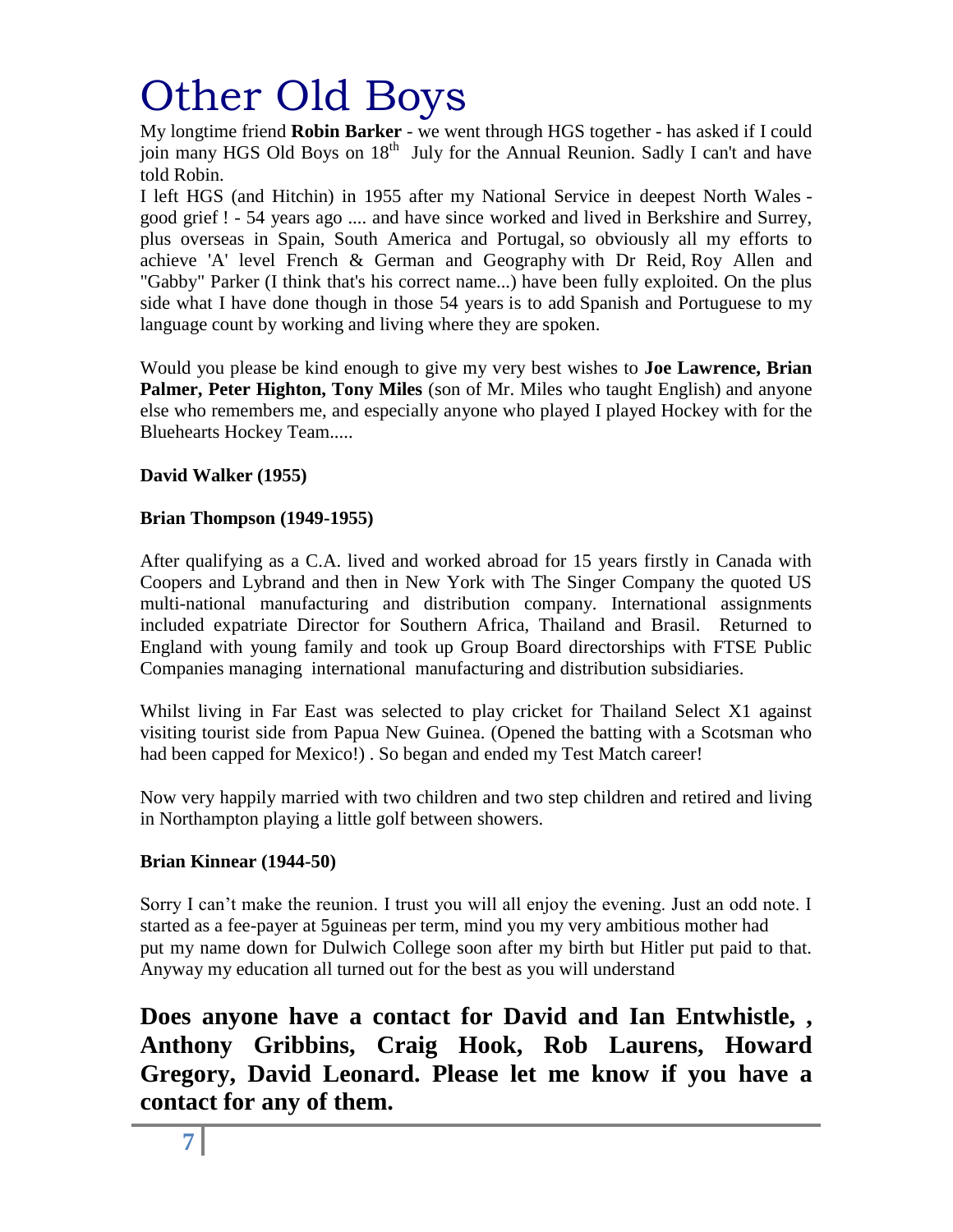# School News

The current School Roll is 1018. This is the largest intake in the history of the school and probably over three times the size when most of us were there. The School is fully staffed so despite the expensive living area the School is able to attract teachers looking for a quality school with good examination results, prominent staff profiles and a wide range of activities are offered at the School. The difficult subjects to find staff for are still Maths and Sciences but good teachers have joined the staff from abroad, notably there are currently two Canadian teachers in these fields.

Sports results during the summer term produced the best cricket results and with a new enthusiasm in athletics the School walked away as CountyChampions. Examination results were the best ever.

At GCSE level 76% of the entry gained grades  $A^*$  - C, which is 3% higher than the previous best and at "A" level 48% achieved grades A or B.

The lighting for the new tennis courts has now been funded and the work is to be completed shortly. Bancroft House is being completely refurbished and will ready for use in the near future. The new house contains conferencing facilities together with admin room and teaching areas. Your committee looks forward to holding their next committee meeting in Bancroft House.

### **Memorabilia Sales: from David Stancombe (contact at end of Bulletin)**

Centenary Badge - £5 Print of school view (from the centenary book) signed and numbered, See below - £10 CD of centenary concert + programme  $-£10$ 

All prices include postage and packing. Cheque payable to HBSOBA

| Years at School: $\dots \dots \dots \dots \dots \dots \dots \dots \dots$ |  |
|--------------------------------------------------------------------------|--|
|                                                                          |  |
|                                                                          |  |
|                                                                          |  |

Cheques made payable to HBSOBA and sent to the Hon. Sec. – contact details are at the end of the bulletin.